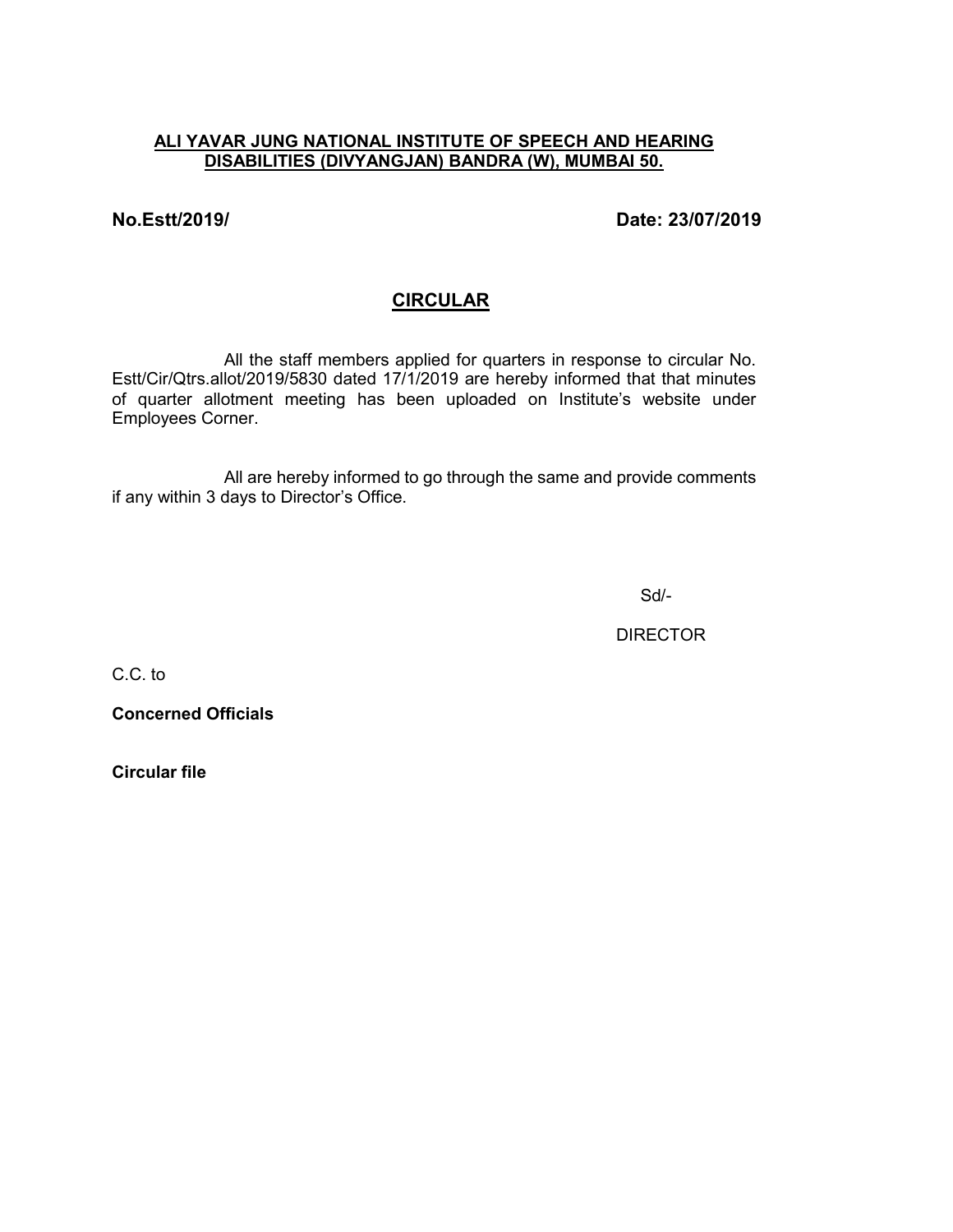### **MINUTES OF THE QUARTER ALLOTMENT COMMITTEE HELD ON 3/7/2019**

The Committee met on 3/7/2019 at 3.00 p.m. and subsequently on 18/7/2019 at 10.30 a.m and following members were present.

- 1. Dr. Arun Banik, Reader/Member
- 2. Dr. Raju Arakh, Lecturer (SC/ST representative)
- 3. Shri P.M.Mathew, Computer Programmer/ Member
- 4. Shri Arvind Acharya, I/C Estt/Member

The unified waiting list is based on Central Government General Pool accommodation rules 2017, which the EC has approved. SC/ST quota allocations have already been done. Further in case of quarter allotment on medical ground, it requires certification from a Medical Board as per O.M No. 12035/2/97/Po I.II(Pt.II) dated 16/9/2009. Already more than 5% allotment have been done on Medical Grounds/Physically Handicapped (5% is the quota for medical ground/physically handicapped).

Due to limited number of flats available the E.C has reserved "D" building in the campus only for Director, Dy.Director/Sr. Administrators and HODs.

Roster for the reservation of quarters may be prepared before next cycle of allotment.

The list of applications received were scrutinized to verify the eligibility for the type of quarter and the unified waiting lists have been prepared.

#### **Waiting List for type – I (Andheri )**

**Vacancy Position B2-507 (**No applications received.)

#### **Waiting List for Type - II**

| SI.NO. | Name                     | Waiting List NO. | <b>Vacancy Position</b>  |
|--------|--------------------------|------------------|--------------------------|
|        |                          |                  |                          |
|        |                          |                  |                          |
|        | Shri Avinash Samant, LDC |                  | Bandra: A-14, A-26, A-35 |
|        | Joined on 20/1/1989      |                  |                          |
| 2.     | Shri Vishram Chavda, MTS | 2                | Andheri: B1-504          |
|        | Joined on 26/7/1989      |                  |                          |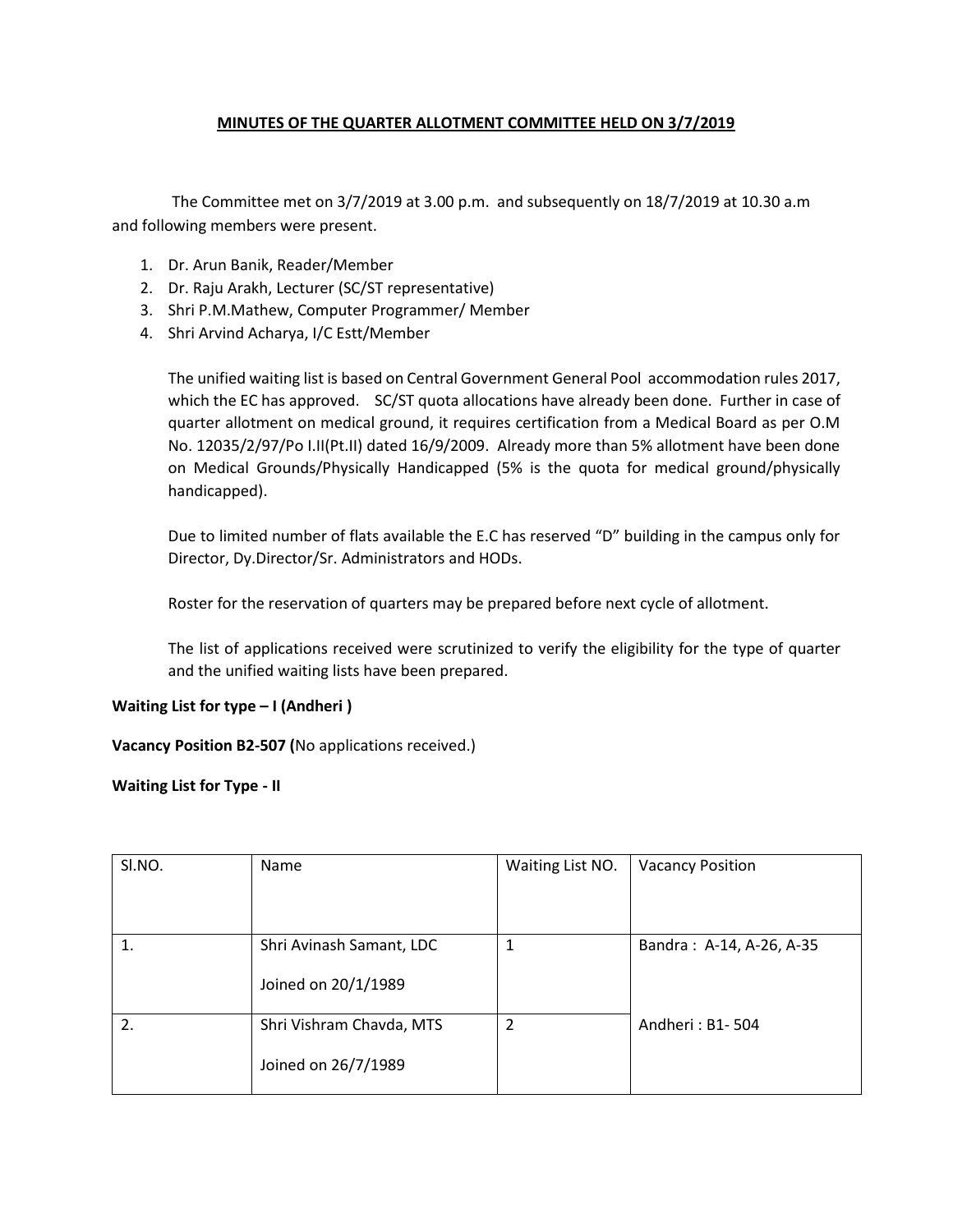Waiting List for Type - III

| SI.NO. | Name                                         | Waiting List NO. | <b>Vacancy Position</b>                   |
|--------|----------------------------------------------|------------------|-------------------------------------------|
|        |                                              |                  |                                           |
| 1.     | Shri Suresh More, Care taker                 | $\mathbf{1}$     |                                           |
|        | Joined on 7/2/1983                           |                  | B-02 at AYJNISHD Campus,<br><b>Bandra</b> |
| 2.     | Shri D.M.Bhosle, Social Welfare<br>Officer   | $\overline{2}$   |                                           |
|        | Joined on 25/1/1989                          |                  |                                           |
| 3.     | Smt. Seetalakshmy Prakash,<br><b>UDC</b>     | 3                | B-03 at Borivali                          |
|        | Joined on 17/6/1991                          |                  |                                           |
| 4.     | Smt. Lakshmi Shetty, LDC                     | $\overline{4}$   |                                           |
|        | Joined on 27/1/1992                          |                  |                                           |
| 5.     | Shri Dev.T.Kambli, Asst.<br>Electronic Tech. | 5                |                                           |
|        | Joined on 2/1/1996                           |                  |                                           |
| 6.     | Shri P.G. Waghmare, Electronic<br>Technician | 6                |                                           |
|        | Joined on 23/2/1996                          |                  |                                           |
| 7.     | Smt. Seema Singh, ASLP                       | $\overline{7}$   |                                           |
|        | Joined on 4/11/2004                          |                  |                                           |
| 8.     | Shri Vijay Kumar, Sign Language<br>Trainer   | 8                |                                           |
|        | Joined on 11/11/2004                         |                  |                                           |
| 9.     | Smt. Pranjali Ujawane, ASLP                  | 9                |                                           |
|        | Joined on 31/7/2009                          |                  |                                           |
|        |                                              |                  |                                           |